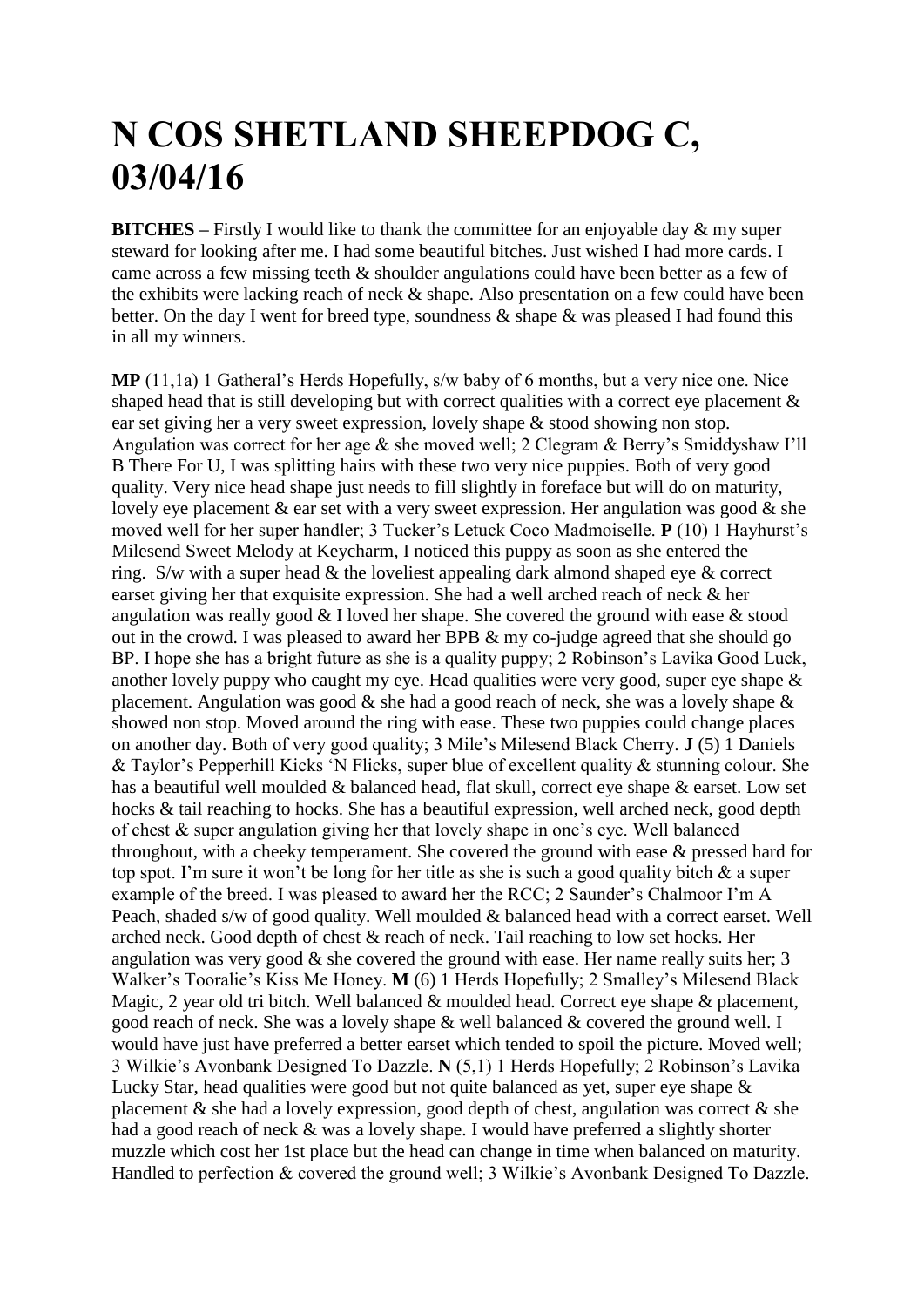**Y** (8,1) 1 Hateley's Willowgarth Tangerine Lace at Mohnesee, this girl has the most beautiful head & expression you could wish for. She is just so appealing. Her head is lovely well moulded sweet & balanced, dark almost eye set obliquely, earset was perfect. Sufficient depth of chest & angulation, tail reaching to hocks, she is a lovely shape but tends to stand with her neck into her shoulders at times when looking up at her handler but nevertheless I do really like her & she is such quality. She was one of the contenders for top spot but just lost out on shape in stance but she will have her day I'm sure. Covered the ground well; 2 Smith's Bramblecroft Esme, another quality exhibit, very nice s/w bitch, well moulded & balanced head, correct eye placement & earset. Well angulated, nice shape, covered the ground with ease. Just preferred the expression on 1 on the day but a lovely exhibit; 3 Ritchie's Jaelis Mystique Reflection. **PG** (9,2) 1 Wyper's Muireston Classic Design, well moulded head, eye placement & earset were correct giving her that appealing expression. Good reach of neck & length of body, sufficient depth of chest, angulation was correct  $\&$  she showed non stop  $\&$ covered the ground well; 2 Biswell's Oakcroft Charming Melody at Goldwell, another quality exhibit with very good head qualities. Well balanced throughout with a super reach of neck & depth of chest, angulation was very good & she moved around the ring with ease. I just preferred the presentation of 1 on the day; 3 Muriestone's Design'd By Mishyb at Bluequarry. **L** (8) 1 Elder's Ellenyorn Endless Love, really lovely bitch with a beautiful well balanced head with a correct almond shaped eye obliquely set. Well arched neck with good depth of chest & super angulation. She was the best mover in the class & covered the ground with ease. I would have preferred a little more finish to her but on another day I'm sure she will trouble the best; 2 Robinson's Lavika Life Time, another quality exhibit who could change places on another day. She had a lovely well moulded & balanced head, correct eye set, shape & placement, earset was good, well arched neck, correct angulation, lovely shape. Covered the ground well; 3 Gatheral's Herds Hallucination. **O** (8) 1 Miles' Ch Sandiacre Sent From Heaven to Milesend, lovely blue girl very hard to fault. Well moulded & balanced head, eye shape & placement were correct. Earset was correct. She had super angulation, good depth of chest, well arched neck & tail reaching to her low set hocks. She was well balanced & covered the ground with ease. She was another one I considered for top spots. Very nice exhibit; 2 Elder's Ellenyorn Gem of Cara, loved her ultra feminine expression. She has the most beautiful dark almond shaped eye, well balanced head, good depth of chest & a well arched neck giving her a lovely shape, correct angulation. Correct earset. She had just left a bit of her coat at home on the day but her day I hope will come. Covered the ground with ease; 3 Scott's Ch Degallo For Real. **V** (6) This class was really good & the veterans were a credit to their owners. 1 Stafford's Ch Rannerdale Star 'O' The North, a beautiful veteran looking so well. She didn't show any signs of age  $\&$  she has super head qualities, super almond shaped dark eye obliquely set, ears right on top, good reach of neck & depth of chest, well angulated & covered the ground with ease; 2 Jackson's Ellenyorn Heaven Sent, another quality bitch  $9\frac{1}{2}$  year old looking amazing. She has the most beautiful head  $\&$ another one not showing any signs of her age. Super eye shape obliquely set. Ears on top, good reach of neck, angulation was very good & she covered the ground with ease. I haven't seen her before but can't understand why she hasn't hit the top spots in her younger days as she is a very good example of the breed. These two veterans could give some of the youngsters a run for their money; 3 Walker's Aust Ch Tooralie Tickle My Fancy. **B** (2) 1 Ritchie's Muirston Lady Lucinda, a quality bitch with good head qualities, well balanced with a lovely eye shape  $\&$  placement giving her that lovely expression we like to see in our breed. I have seen her in the ring many times & really like her but she doesn't show off her many virtues but she is well angulated & balanced with a super reach of neck & good length of back with tail reaching to hock. Covered the ground with ease; 2 Cooper's Keewaydin Mayhem, shaded sable with a lovely well moulded & balanced head. Correct earset.